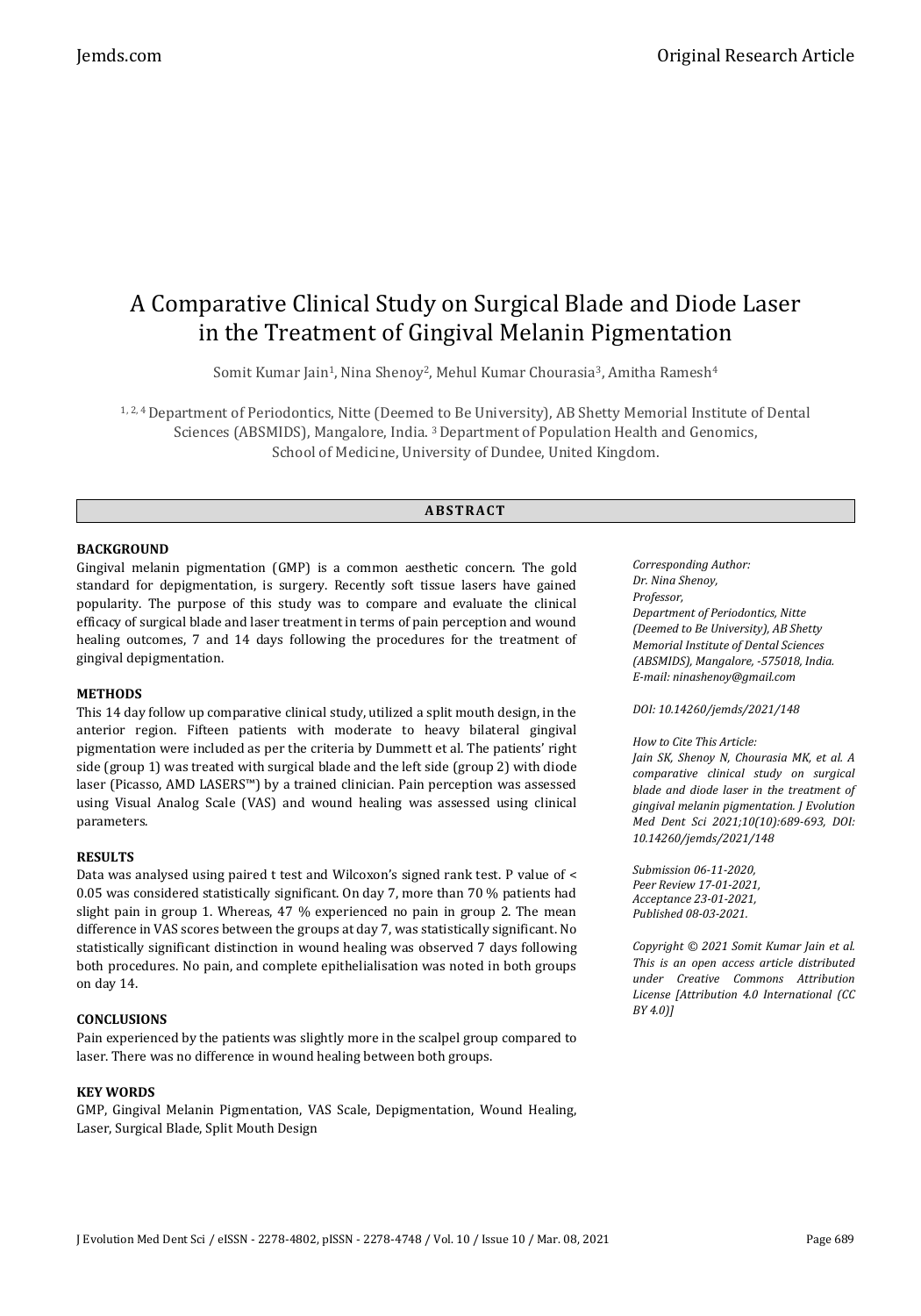# **BACK GR O U ND**

Gingival melanin pigmentation is one of the aesthetic concerns amongst people.<sup>1</sup> Several factors determine the colour of gingiva, such as the number and size of blood vessels, thickness of the epithelium, amount of keratinization and pigments within the epithelium. The colour varies among different persons and appears to be correlated with the cutaneous pigmentation.2,3 Synthesis of melanin granules occurs in melanosomes of the melanocytes present in the human gingiva.4 Gingival hyperpigmentation has been observed in all the races, it could be physiological, pathological or genetic. Thus, the colour of the gingiva varies from pink (pale) to brownish (blackish) among the Caucasians to Indian, Asians (and Africans).5,6 Physiological gingival pigmentation can be the result of various endogenous or exogenous factors. Moreover, oral pigmentation can be caused by various etiological factors such as tobacco smoking, chewing betel nut and certain medications such as minocycline, ketoconazole, and oral contraceptives.<sup>7</sup>

A critical aspect related to depigmentation procedures is the reported occurrence of repigmentation. In cases where incomplete removed pigmented tissue occurs especially in the interdental papilla region, the active melanocytes from adjacent pigmented tissues may migrate to the treated areas, causing reoccurrence of pigmentation.

Various methods and techniques have been used in the cosmetic therapy of GMP such as scalpel blade surgery, chemical method, gingivectomy alone or with free gingival auto-grafting, electro surgery, cryosurgery, abrasion with diamond bur and different types of lasers including CO2, Nd:YAG, Er:YAG and Diode laser.8,9 Recently laser surgery has become an effective, suitable, and reliable technique for treating GMP and is a treatment of choice among clinicians.10,11 Scalpel surgical method is an easier, cost effective modality compared to other techniques necessitating complex armamentarium. However, scalpel surgery can cause unnecessary bleeding during the procedure, a periodontal dressing may also be vital.<sup>12</sup> Uses of Nd: YAG and CO<sup>2</sup> lasers have reported to overcome such drawbacks with similar postoperative results with additional advantages of lesser bleeding complications and postoperative pain.13,14,15 Sterilisation of the wound site, less swelling and minimal scarring are additional advantages of using these lasers.<sup>16,17</sup> Diode laser, an alternate system is a solid-state semiconductor laser with a combination of gallium (Ga), arsenide (Ar), and other elements for conversion of energy from electrical to light energy.18 Diode lasers with a wavelength of 800 to 980 nm, allows a higher absorption by soft tissue, water particles, and melanin chromophores.<sup>19</sup> Hence, this split-mouth clinical study was designed to evaluate and compare the clinical efficacy in terms of pain and wound healing outcomes, using both scalpel blade and the diode laser technique for gingival depigmentation.

# **ME TH OD S**

In this comparative clinical study, the participants were recruited from the outpatient department of the dental college from August 2012 to February 2014. Institutional research and ethics board approval was obtained prior to initiation of the study. The research protocol complies with the Declaration of Helsinki. Written informed consent was obtained from all participants.

Fifteen patients (9 females, 6 males) in the age range of 18 - 35 years, with aesthetic complaints of gingival melanin pigmentation bilaterally in the anterior portion of the maxillary labial gingiva were recruited. Only gingiva that was categorised as either moderate (medium brown or mixed pink or brown tissue) or with heavy clinical pigmentation (deep brown or blue / black tissue) according to the criteria by Dummett et al.<sup>20</sup> was included in the study.

Patients with any positive medical history such as diabetes, endocrine diseases and / or drugs associated with pathologic melanin pigmentation, pregnancy and history of smoking, were excluded.

A single trained clinician treated all the recruited patients.

#### **A Split-Mouth Design was Used**

Group 1 - Gingival depigmentation on the patient's right maxillary quadrant was performed by the surgical blade (no. 15) extending from central incisor to the first premolar.

Group 2 - Gingival depigmentation on the patient's left maxillary quadrant was performed by diode laser irradiation extending from central incisor to the first premolar.

#### **Pre-Operative Assessment**

The assessment of gingival hyperpigmentation was done under adequate light with a mouth mirror using Dummett-Gupta Oral Pigmentation Index (DOPI)20 data was recorded pre-operatively. Distribution of GMP was recorded in each gingival unit, which comprised of interdental papilla with either side of half marginal gingiva and its associated attached gingiva.

#### **Post-Operative Evaluation**

After completion of the depigmentation procedure, the patients were subsequently recalled at 7 and 14 days. Pain perception was evaluated by an independent observer with Visual Analogue Scale of 10 cm with numbers marked, the left side indicating less and right indicating more pain. <sup>21</sup> Wound healing was assessed at day 7 and 14 by scoring criteria 0 tissue defect or necrosis, 1 - ulcer, 2 - incomplete or partial epithelisation, and 3 - complete epithelisation.15,16

# **Technique Used for Depigmentation**

#### *Surgical Stripping Procedure*

Firstly, local anaesthesia, 2 % lignocaine hydrochloride with adrenaline (1:80,000) was infiltrated. Thereafter, with the scalpel blade (no. 15) surgical stripping was carried out in the pigmented gingival areas from anterior part of maxillary arch to the first premolar. All the melanin pigment fragments were methodically removed from the mucogingival junction towards the tip of the interdental papilla. A post-surgical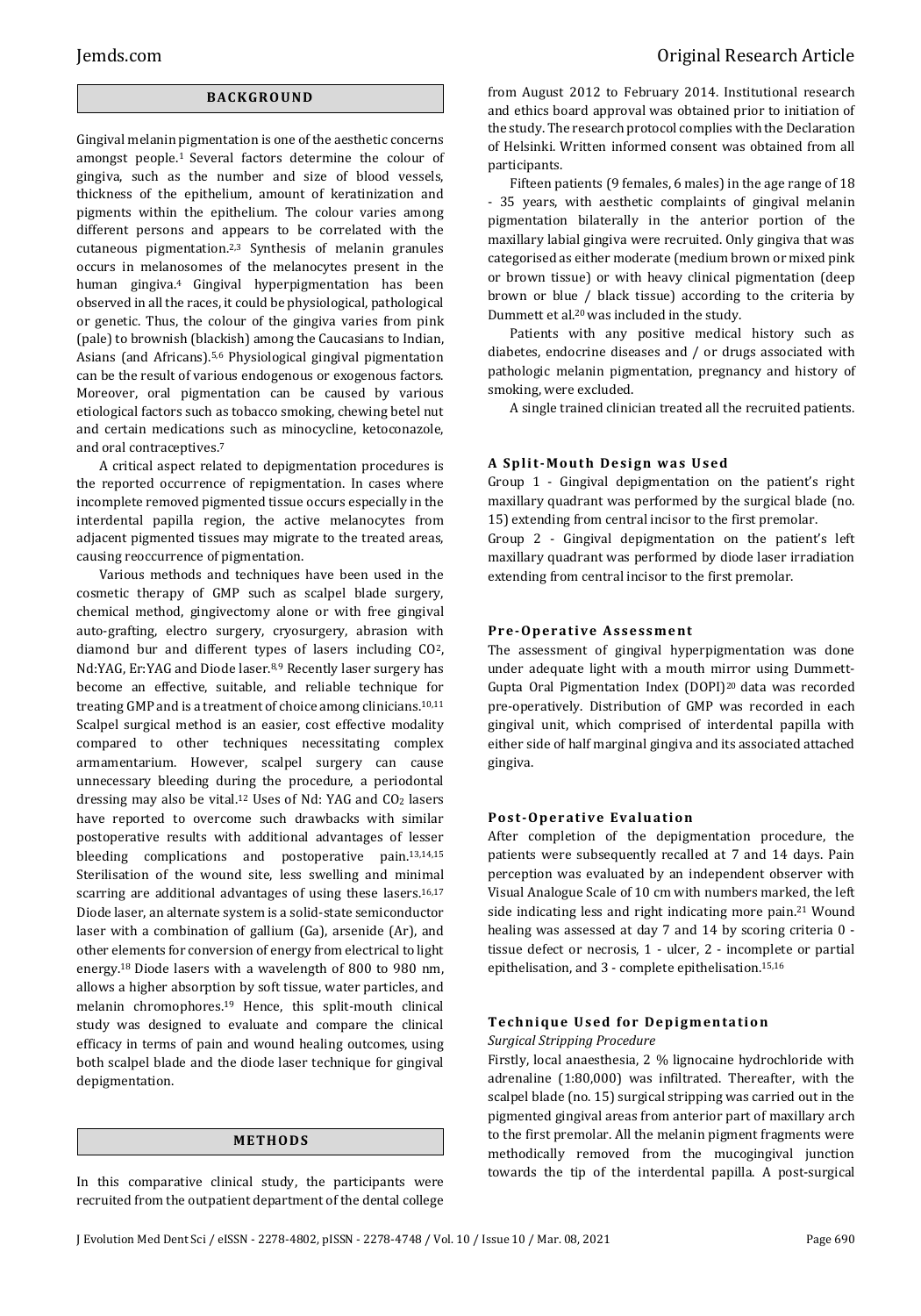periodontal dressing was placed on the operated gingival area. Patients were re-evaluated on the 7th and 14th day of surgery.

#### *Laser Procedure*

Before application of the lasers, four parameters - wavelength, type of wave, pulse duration and energy output of the lasers need to be confirmed.

All the safety precautions for patient and operator provided by the manufacturer were followed.<sup>22</sup> Following local infiltration (2 % lignocaine hydrochloride) laser ablation of the pigmented tissue was carried out with gallium aluminium arsenide (GaAl As) diode laser device (Picasso, AMD LASERS™). Continuous contact mode using the fibreoptic tip with diameter of 320 µm, with continuous wavelength of 808 nm at 0.5 to 1.2-watt power setting, was used in a brush stroke movement until the entire pigmented area was covered. The laser tip and the operating field was systematically cleaned and mopped with a saline-moistened sterile cotton pad for clear visibility. The laser procedure was carried out in the left quadrant in a cervico-apical direction in the pigmented areas. Postoperative instructions were given to the patients and follow-up was done on 7<sup>th</sup>, 14<sup>th</sup> day of surgery.

#### **S ta ti s ti cal An aly si s**

Wilcoxon's signed rank test was used to assess the difference in wound healing between two treatment procedures. Paired t test was used to assess the difference in pain between the two groups. P value < 0.05 was considered as statistically significant. Statistical analysis was carried out using the SPSS software version 16.

| <b>RESULTS</b>                                                                    |                                                        |            |                   |                 |                      |   |  |  |  |  |
|-----------------------------------------------------------------------------------|--------------------------------------------------------|------------|-------------------|-----------------|----------------------|---|--|--|--|--|
|                                                                                   |                                                        |            |                   |                 |                      |   |  |  |  |  |
|                                                                                   | Group 1<br><b>Scalpel Blade</b>                        |            | Group 2<br>Laser  |                 |                      |   |  |  |  |  |
| Pain Category (VAS)                                                               |                                                        |            |                   |                 | Total                |   |  |  |  |  |
|                                                                                   | N(%)                                                   |            | N(%)              |                 |                      |   |  |  |  |  |
| No pain                                                                           | 03 (20 %)                                              |            | 07 (46.7 %)       |                 | 10                   |   |  |  |  |  |
| Slight pain                                                                       | 11 (73.4 %)                                            |            | 08 (53.3 %)       |                 | 19                   |   |  |  |  |  |
| Moderate pain                                                                     | 01 $(6.6\%)$                                           |            | $0(0\%)$          |                 | 01                   |   |  |  |  |  |
| Total                                                                             |                                                        | 15 (100 %) | 15 (100 %)        |                 | 30                   |   |  |  |  |  |
| Paired Samples test to compare the difference in post-operative pain after 7 days |                                                        |            |                   |                 |                      |   |  |  |  |  |
|                                                                                   |                                                        |            |                   | 95 % Confidence |                      |   |  |  |  |  |
| <b>Paired Differences</b>                                                         | <b>Standard</b><br>Mean<br><b>Difference Deviation</b> |            | Interval (CI) of  |                 | $\ddot{\phantom{1}}$ | P |  |  |  |  |
|                                                                                   |                                                        |            | <b>Difference</b> |                 | Value Value          |   |  |  |  |  |
|                                                                                   |                                                        |            | Lower             | <b>Upper</b>    |                      |   |  |  |  |  |
| Visual analog scale for                                                           |                                                        |            |                   |                 |                      |   |  |  |  |  |
| laser at 7 days - visual                                                          | $-1.000$                                               | 0.93       | $-1.750$          | $-1.513$        | $-0.487$ 0.01*       |   |  |  |  |  |
| analog scale for surgical                                                         |                                                        |            |                   |                 |                      |   |  |  |  |  |
| blade at 7 days                                                                   |                                                        |            |                   |                 |                      |   |  |  |  |  |
| Table 1. Difference in Postoperative Pain after                                   |                                                        |            |                   |                 |                      |   |  |  |  |  |
| 7 Days in the Scalpel Blade and Laser                                             |                                                        |            |                   |                 |                      |   |  |  |  |  |
| *P value significant at < 0.05                                                    |                                                        |            |                   |                 |                      |   |  |  |  |  |

This split-mouth clinical study included a total of fifteen patients. Sixty percent of the patients in the study group were females and 40 % were male.

Table 1 depicts that nearly 73 % of the patients in group1 experienced slight postoperative pain, whereas, 53 % in group 2 experienced slight pain. There was a statistically significant difference in perception of pain (VAS) between the groups on the 7th day. No pain was reported in both groups on day 14. On the 7th day, several areas treated in group 1, were completely epithelised  $(5 / 15)$  than the areas in group 2  $(2 / 15)$ , with no statistically significant difference in the wound healing response. However, irrespective of the treatment modality, all the treated gingival areas were completely epithelised after 14 days (Table 2)

| <b>Days</b>                                                                       |                | 7 Days                    |              | 14 Days                    |          |          |  |  |  |  |
|-----------------------------------------------------------------------------------|----------------|---------------------------|--------------|----------------------------|----------|----------|--|--|--|--|
| <b>Wound Healing</b>                                                              | <b>Scalpel</b> | <b>Diode</b>              | Total        | <b>Scalpel Diode Total</b> |          |          |  |  |  |  |
| Complete<br>epithelisation                                                        | 5              | $\mathfrak{D}$            | 7            | 15                         | 15       | 30       |  |  |  |  |
| Incomplete<br>epithelisation                                                      | $\overline{7}$ | $\mathbf{q}$              | 16           | $\Omega$                   | $\Omega$ | $\Omega$ |  |  |  |  |
| Ulcer                                                                             | 3              | $\overline{4}$            | 7            | $\Omega$                   | $\Omega$ | $\Omega$ |  |  |  |  |
| Tissue necrosis                                                                   | $\Omega$       | $\Omega$                  | $\Omega$     | $\Omega$                   | $\Omega$ | $\Omega$ |  |  |  |  |
| Total                                                                             | 15             | 15                        | 30           | 15                         | 15       | 30       |  |  |  |  |
| Wilcoxon Signed Rank test to Compare the difference in Wound Healing After 7 days |                |                           |              |                            |          |          |  |  |  |  |
| <b>Wound Healing</b><br>after 7 Days ( $N = 15$ )                                 |                | Mean (SD) Minimum Maximum |              |                            | 7.       | P        |  |  |  |  |
|                                                                                   |                |                           |              |                            |          | Value    |  |  |  |  |
| Group 1 - Diode laser                                                             |                | 2.13(0.64)                | $\mathbf{1}$ | 3                          | $-1.633$ | 0.102    |  |  |  |  |
| Group 2 - Surgical blade                                                          |                | 1.87(0.74)                | $\mathbf{1}$ | 3                          |          |          |  |  |  |  |
| Table 2. Difference in Wound Healing after 7 and 14                               |                |                           |              |                            |          |          |  |  |  |  |
| Days in the Postoperative Period in the Gingival                                  |                |                           |              |                            |          |          |  |  |  |  |
| Area Treated with Scalpel Blade and Laser                                         |                |                           |              |                            |          |          |  |  |  |  |
| P-value significant at $< 0.05$                                                   |                |                           |              |                            |          |          |  |  |  |  |

#### **DI SCU S SI ON**

Treatment was provided to fifteen patients, in the anterior maxillary region. The right quadrant was de- epithelialized by scalpel blade and the left side by diode laser. Postoperative pain and wound healing were evaluated on 1st and 2nd week of surgery. The difference in pain perception after 1 week was assessed using VAS scores in both groups. Out of 15 patients treated with the scalpel blade, only 20 % reported no pain. Whereas, in group 2, nearly 50 % of the patients had no pain (Table 1). No pain was reported at 14 days in both the groups. Overall, patients experienced significantly less pain in the laser sites compared to the scalpel blade sites which are in concurrence with the studies done by Lagdive S and Mani et al.21,23 Protein coagulum formed on the wound surface can act as a biological dressing. Similarly, the laser can seal the ends of sensory nerves causing reduction of pain.23,24 Although, pain is a subjective phenomenon and depends on the tolerance level of the individual and perception level of the person.

Wound healing between the two groups was compared at 7th and 14th day. Complete epithelisation was observed in 33 % and 13 % of patients treated with a scalpel blade and diode laser respectively. The studies by Mani et al. and Ozbayrac et al. reported quicker wound healing for the scalpel blade than the diode laser.23,25

Although clinically, a higher number of ulcers and incomplete epithelisation was noted in the laser group. No statistically significant difference was observed in the healing on day 7 in both groups (Table 2). Complete epithelialisation was noted in both groups on day 14. There are several reports of better visual healing with the laser26,27,28 which was in contrast to this study. Slight bleeding was reported in both groups during the procedure, although there were no reports of bleeding after 1 week and 14 days following the procedure in either group. Laser procedure may have another fine advantage that it can neatly take away a thin epithelium layer causing less damage to underlying gingiva and bony structures.<sup>29</sup>

Aesthetic complaints of gingival pigmentation in young patients are commonly encountered in clinical settings.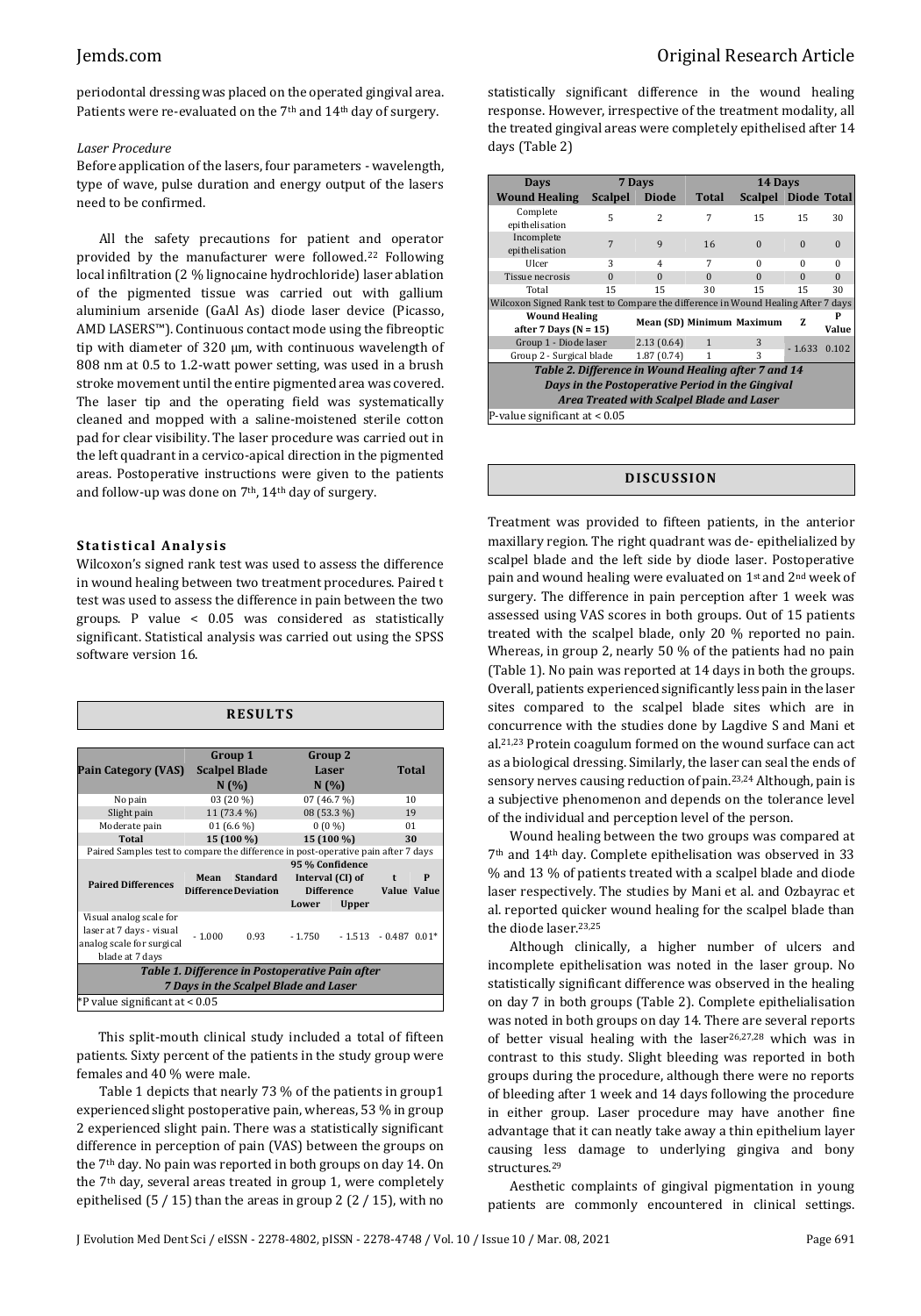Surgical blade technique is a well-established with sufficient evidence in the literature of its use. It is economical, simple and effective with the need for very less armamentarium. Laser on the other hand requires additional cost, training and safety measures for the operator and patient. There is sufficient evidence to indicate that lasers provide a sterile, bloodless field with reduced bacteraemia, trauma and pain. Lasers, however, have to be operated with care since incorrect application may damage gingiva and alveolar bone which, in turn, can cause gingival recession and delayed wound healing.

A positive aspect pertaining to this study was the split mouth design, hence, the wound healing and pain perception were evaluated for both procedures in the same patient. Additionally, a single trained clinician performed both procedures.

The main disadvantage of depigmentation procedures is the recurrence. Recent literature indicated no recurrence 25 years following surgical depigmentation.<sup>30</sup> Although studies report better pain relief utilising diode laser, a clear disadvantage is an extended length of treatment time required to treat heavy pigmented areas. More clinical expertise is required for utilising lasers.

Although slightly pain experienced was more in group 1, in terms of wound healing no difference was observed between the groups. Hence, both techniques proved to be equally effective in the treatment of gingival pigmentation.

# **CONC LU S ION S**

Gingival depigmentation procedures have become very common and are routinely carried out. Patients experienced slightly more pain in the scalpel group compared to laser. However, there was no difference in wound healing between both groups.

Within the limitations of this study, it can be concluded that both scalpel and laser techniques provide effective and satisfactory results. Surgical blade technique, which is the gold standard, is a relatively inexpensive option for patients who cannot afford more contemporary techniques.

However, there is a need for randomised controlled trials taking into consideration the tissue biotype and assessing the recurrence of gingival melanin pigmentation in the future.

### **Li mi t a ti o n s**

This study had only 15 patients. The gingival thickness / biotype of patients and the recurrence of pigmentation was not taken into consideration. Hence, further comparative studies including more parameters can provide a decisive inference.

Data sharing statement provided by the authors is available with the full text of this article at jemds.com.

Financial or other competing interests: None.

Disclosure forms provided by the authors are available with the full text of this article at jemds.com.

We would like to thank all the patients for their consent, valuable time, and cooperation.

#### **R EF ER ENC E S**

- [1] Esen E, Haytac MC, Oz IA, et al. Gingival melanin pigmentation and its treatment with the CO2 laser. Oral Surg Oral Med Oral Pathol Oral Radiol Endod 2004;98(5):522-7.
- [2] Eid HA, Syed S, Soliman AN. The role of gingival melanin pigmentation in infl ammation of gingiva, based on genetic analysis. J Int Oral Health 2013;5(4):1-7.
- [3] Fiorellini JP, Kim DM, Uzel NG. Anatomy of the periodontium. In: Newman MG, Takei HH, Klokkevold PR, et al. eds. Carranza's Clinical Periodontology. 12<sup>th</sup> edn. Los Angeles, California: Elsevier 2015: p. 9-39.
- [4] Hanioka T, Tanaka K, Ojima M, et al. Association of melanin pigmentation in the gingiva of children with parents who smoke. Pediatrics 2005;116(2):186-90.
- [5] Manson JD, Eley BM. Outline of Periodontics. 4th edn. Oxford: Butterworth Heinemann 2000.
- [6] De Krom CJ, van Waas MA, Oosterveld P, et al. The oral pigmentation chart: a clinical adjunct for oral pigmentation in removable prostheses. Int J Prosthodont 2005;18(1):66-70.
- [7] Suthprasertporn S. Treatment of Gingival Melanin hyperpigmentation by Er, Cr: YSGG laser: report of 2 cases. Thai J Periodontol 2007;1:46-55.
- [8] Lin YH, Tu YK, Lu CT, et al. Systematic review of treatment modalities for gingival depigmentation: a random-effects poisson regression analysis. J Esthet Restor Dent 2014;26(3):162-78.
- [9] Prasad SSV, Agarwal N, Reddy NR. Gingival depigmentation: a case report. People's Journal of Scientific Research 2010;3(1):27-9.
- [10] Arikan F, Gürkan A. Cryosurgical treatment of gingival melanin pigmentation with tetrafluoroethane. Oral Surg Oral Med Oral Pathol Oral Radiol Endod 2007;103(4):452-7.
- [11] Deepak P, Sunil S, Mishra R, et al. Treatment of gingival pigmentation: a case series. Indian J Dent Res 2005;16(4):171-6.
- [12] Humagain M, Nayak DG, Uppoor AS. Gingival depigmentation: a case report with review of literature. Journal of Nepal Dental Association 2009;10(1):53-6.
- [13] Urmi D, Jasuma RJ, Deepak D, et al. Comparison of patient perception on gingival depigmentation using scalpel and diode laser. Journal of Dental and Medical Sciences 2013;11(4):33-8.
- [14] Atsawasuwan P, Greethong K, Nimmanon V. Treatment of gingival hyperpigmentation for aesthetic purposes by Nd: YAG laser: report of 4 cases. J Periodontol 2000;71(2):315-21.
- [15] Ishii S, Aoki A, Kawashima Y, et al. Application of an Er: YAG laser to remove gingival melanin hyperpigmentation: treatment procedure and clinical evaluation. J Jpn Soc Laser Dent 2002;13:89-96.
- [16] Pavlic V, Brkic Z, Marin S, et al. Gingival melanin depigmentation by Er: YAG laser: a literature review. J Cosmet Laser Ther 2018;20(2):85-90.
- [17] Tal H, Oegiesser D, Tal M. Gingival depigmentation by erbium: YAG laser: clinical observations and patient responses. J Periodontol 2003;74(11):1660-7.